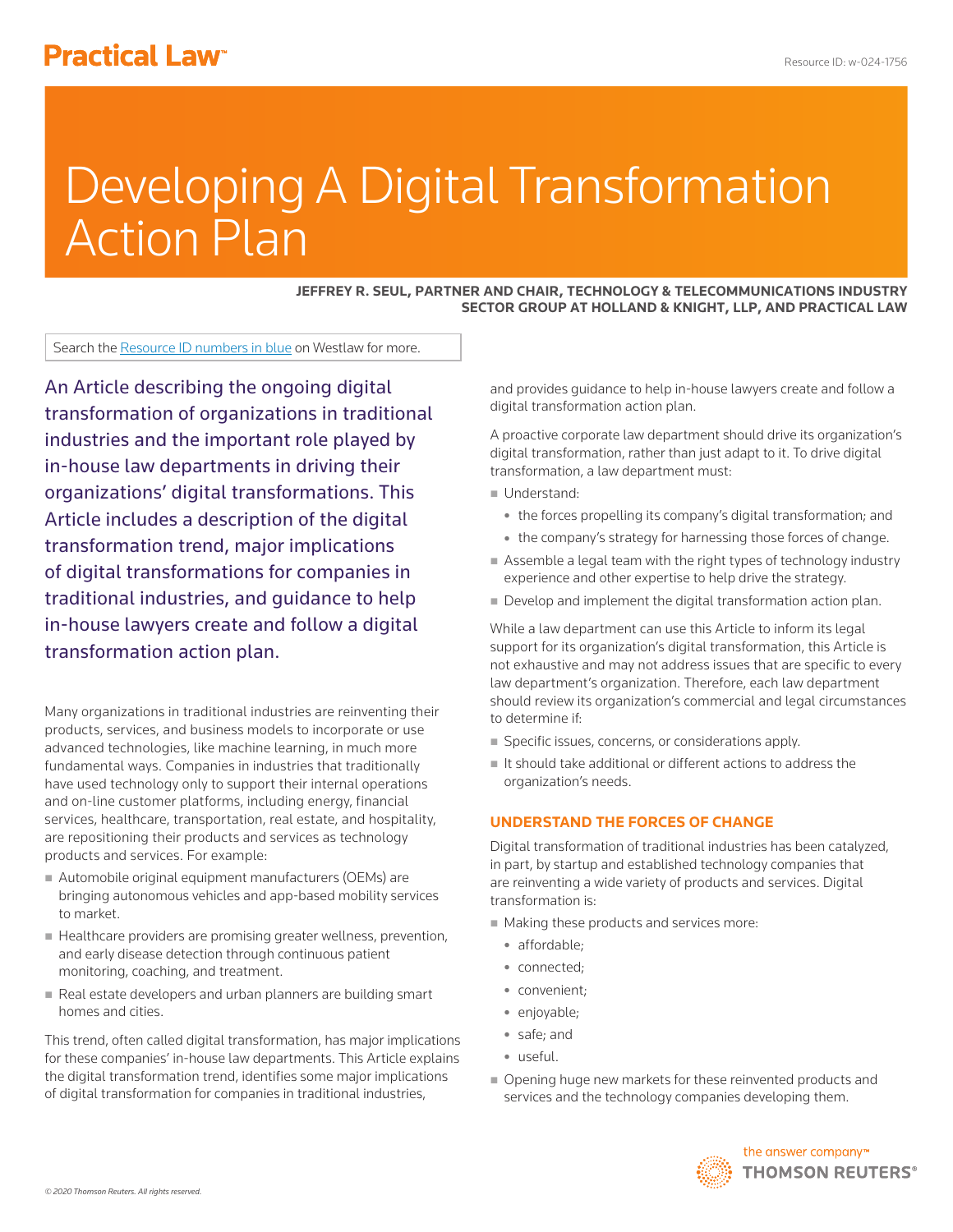Technology-driven disruption is putting enormous pressure on established players in traditional industries. Disruptive effects of this trend include:

- Prominent bankruptcies, fire sales, and business closures.
- Split-ups, spin-offs, and preparations for similar potential transactions.
- Forward-thinking and strategic combinations of new and old companies.

Moreover, this technology-driven industry convergence trend is likely to accelerate and intensify over the coming years, supported by:

- **Emerging platform technologies, including:** 
	- artificial intelligence (AI);
	- big data;
	- blockchain;
	- $\bullet$  elastic cloud computing; and
	- virtual and augmented reality.
- Fast and ubiquitous 5G connectivity and increasingly powerful, energy efficient, and miniaturized computer chips.

These developments are propelling a wave of product and service innovations. While it is too early to predict winners and losers, one quality the winners are likely to share is their success at integrating specialized types of expertise and talent from domains once considered to have little to do with one another.

# **UNDERSTAND THE DIGITAL TRANSFORMATION STRATEGY**

The digital transformation strategies that in-house law departments must support differ, and some strategies are more ambitious than others. For example:

- Some automobile OEMs are opting for deep partnerships with the major technology companies that are developing autonomous vehicle platforms, while others are seeking greater independence from the large technology developers by designing or acquiring their own platforms.
- Some manufacturers of tangible products, from toys to refrigerators to operating tables, are looking to generate revenue from proprietary, software-enabled services linked to those products.
- Other companies are deemphasizing service revenue by designing their products to interoperate with a range of third-party services, preferring to focus on what they presently know best and believing that their customers want to choose among digital service providers.

# **DIGITAL TRANSFORMATION PATTERNS**

Despite these differences, digital transformation is likely to occur in fairly predictable patterns across traditional industries and among the diverse players within each of them. These include:

Software-enabled products and services. Most products on the market are already software-enabled, even if their features are as basic as a mini-LED panel that displays settings and allows the user to program the device. Although cars are not commonly considered rolling computers, this description of them has long been apt. From smart home products to the components of smart electrical grids to smart city infrastructures, tangible products

are increasingly defined by their software-enabled features and the online services accessible through them. These features and services will be constantly updated and tailored to user characteristics and requirements, doing what they do with little or no conscious effort by users.

- Always-connected products and the Internet of Things (IoT). An ever-expanding IoT is being assembled by combining existing networks and technologies with industry developments such as:
	- emerging 5G wireless standards;
	- ever smaller and more powerful microprocessors;
	- new sensor technologies; and
	- elastic cloud computing.
- The already-emerging IoT takes the internet's current functionality and adds to it communication and data sharing not only among humans, but also among a growing number of sensors, controllers, and other devices.
- Power and value in data. An increasing volume of ever more granular and real-time data is being generated, captured, and available for analysis and action within the ecosystem of connected organizations, individuals, machines, and objects. These data are immensely valuable and they present in-house law departments with serious challenges because they must be:
	- secured;
	- analyzed;
	- used responsibly; and
	- handled in accordance with an evolving complex of data privacy and security laws across jurisdictions.
- **Machine learning and AI.** Although the introduction of general AI, often referred to as "strong AI," remains elusive and speculative, existing and emerging approaches to "weak AI" are becoming increasingly powerful and pervasive. AI algorithms already influence how consumers shop, select movies, obtain loans, and receive healthcare. These algorithms get better as they process more and higher-quality data, and continual digital transformation increasingly will supply these data. However, these data must be thoughtfully gathered and curated to avoid errors and biases that can produce bad results, such as racial discrimination in loan processing.
- **Automation.** Everything that can be automated increasingly will be automated, from the delivery of packages and pizzas to warfare. A recent report by McKinsey & Company on the future of work in the U.S. predicts that:
	- automation will lead to net positive job growth;
	- the jobs of the future are likely to be higher skilled, such as data scientists, and concentrated in a small number of urban areas; and
	- lower-skilled jobs and work in rural areas will continue to decline.

# **ASSEMBLE THE LEGAL TEAM**

Each in-house law department must understand how its company is embracing the elements of the digital transformation trend in order to assemble the right team and develop a plan for advancing its company's digital transformation strategy. Just as a company's digital transformation strategy requires diverse types of engineering,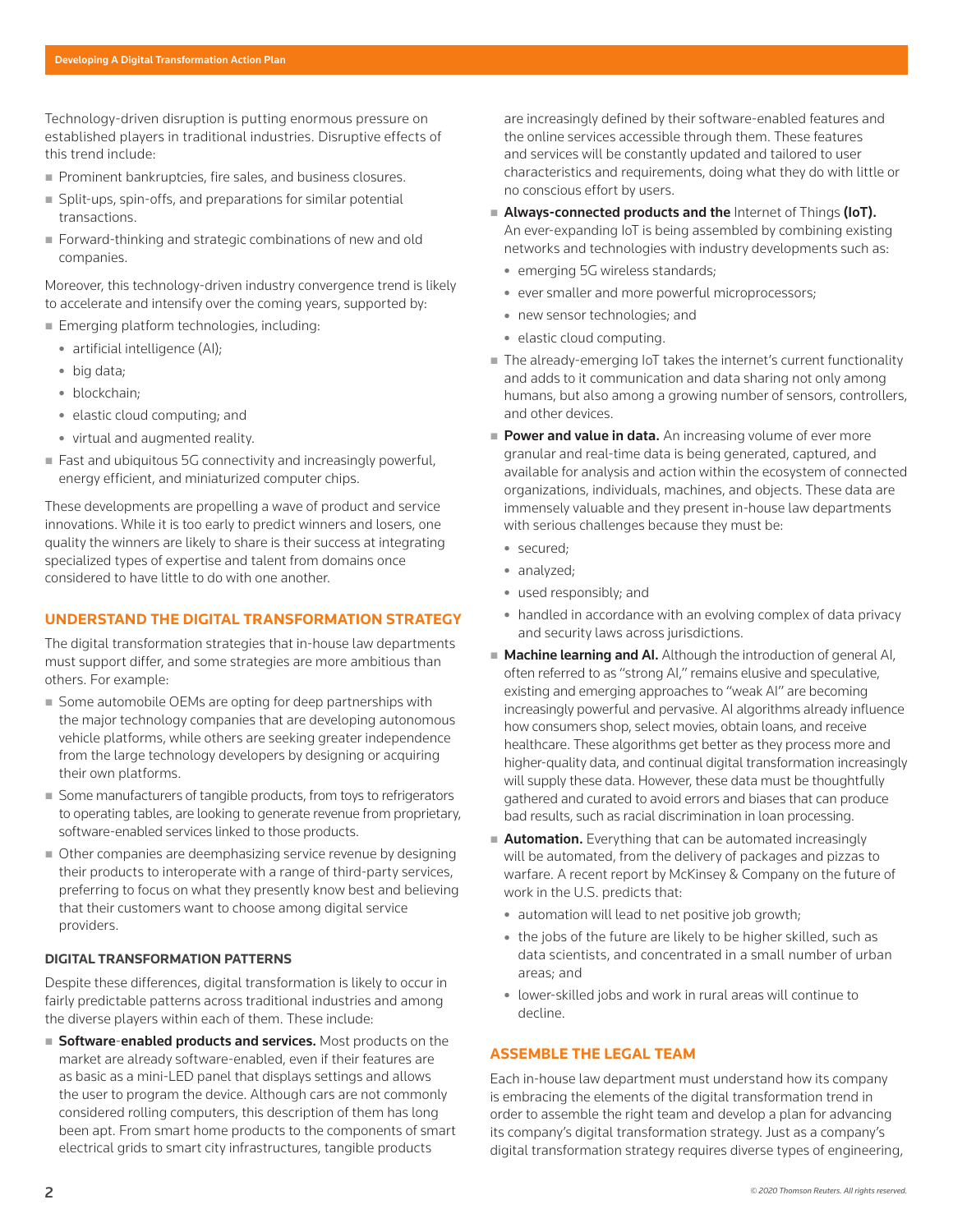product development, and marketing expertise, a broad range of legal expertise also may be required. For example:

- Companies offering technology-supported insurance products and services (also known as InsurTech) must develop and market those products and services with guidance from an integrated team of lawyers who understand:
	- insurance regulations;
	- consumer protection standards;
	- $\bullet$  data strategy, security, and privacy; and
	- intellectual property (IP).
- **Companies participating in public-private partnerships to bring** autonomous vehicles or smart city infrastructure to urban environments may require the help of teams of attorneys possessing expertise in areas such as:
	- telecommunications regulations;
	- environmental law;
	- real estate law;
	- transportation regulations;
	- corporate law;
	- joint ventures;
	- public finance;
	- tax law;
	- $\bullet$  IP law;
	- data law; and
	- administrative law.

Few in-house law departments within technology companies or companies in traditional industries presently have the broad range of expertise needed to support their companies' digital transformation strategies. In addition, only a small subset of large law firms have such broad and deep cross-industry expertise. Many firms that are predominantly aligned with the technology industry, most of which are based on the West Coast, lack deep expertise in traditional industries and the practice areas most relevant to them. Only a handful of larger, national firms currently have the balanced strength in multiple industries, including technology, that is necessary in the digital transformation era.

Many general counsel and other law department leaders, including senior legal operations professionals, must dramatically expand the scope of expertise and services their departments provide to support their companies' digital transformation business strategies. This may require a complete transformation of their departments, depending on their departments' levels of expertise and their companies' ambitions and plans. Many law departments already have attorneys with the required expertise, including:

- Patent prosecutors and litigators.
- Experts in heavily regulated areas such as:
	- communications; and
	- export control.
- Data security and privacy lawyers.
- Compensation and benefits specialists with extensive experience creating and maintaining the types of equity incentive programs common in the technology industry.

Corporate and M&A lawyers with venture capital and startup company expertise.

Law departments that do not yet have these types of specialists may need them, and those departments that already have them may eventually need more. Practices and disciplines that are standard in technology industry law departments, such as forward-patenting sessions and tight control over trade secrets, will become even more common. For more information on developing in-house counsel skills, see Practice Notes, In-House Attorney Development (W-018-2934) and In-House Counsel Skills to Support Emerging Law Department Responsibilities (W-018-8798).

The right balance between building internal capacity and reliance on outside counsel will vary from company to company. However, whatever the right mix is for a particular company, tight integration and effective collaboration among diverse internal and external specialists, many of whom have little history of working together, will be essential. For more information on working effectively with outside counsel, see Working Effectively with Outside Counsel Checklist (7-617-8668).

# **DEVELOP AND IMPLEMENT A DIGITAL TRANSFORMATION ACTION PLAN**

An in-house law department must thoughtfully develop its action plan by identifying, analyzing, and accounting for the impact of its organization's digital transformation on the organization's:

- Business model (see Identify the Plan's Implications for the Organization's Business Model).
- Products and services (see Understand the Plan's Impact on Products and Services).
- Marketing, sales, and fulfillment activities (see Determine the Plan's Effect on Marketing, Sales, and Fulfillment).
- Exposure to risk (see Identify the Plan's Risks).
- Internal operations (see Account for the Plan's Impact on the Organization's Internal Operations).

#### **IDENTIFY THE PLAN'S IMPLICATIONS FOR THE ORGANIZATION'S BUSINESS MODEL**

In-house counsel should identify and plan for the digital transformation's effects on the organization's business model by taking the following steps:

- Conducting an appropriately broad survey of laws and regulations applicable to the new business model.
- Ascertaining how the new business model is affected by existing laws and regulations. This includes whether the new business model:
	- complies with those laws and regulations, in which case inhouse counsel may want to work to support the maintenance of those laws and regulations; or
	- conflicts with those laws and regulations, in which case in-house counsel should suggest revising the products, services, or business model in development to remove the conflict or work to change the laws and regulations to eliminate or mitigate the conflict.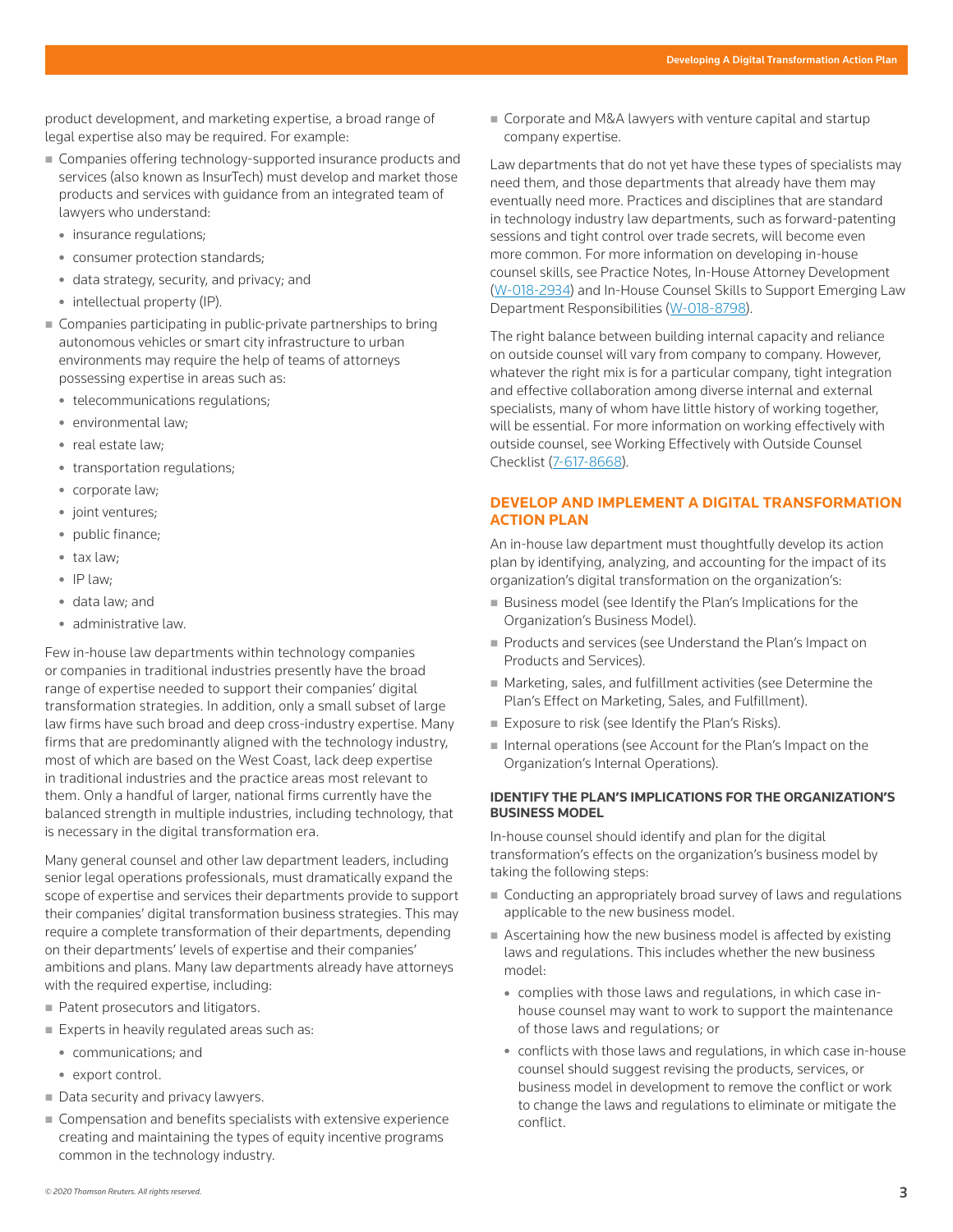- $\blacksquare$  Identifying whether and how the business model change affects the organization's revenue model and developing a revised contracting structure, including:
	- licensing;
	- subscription services; and
	- · service levels.
- Determining whether the organization's existing products and services are incorporated in or displaced by software-enabled features and capabilities. If the new business model displaces existing products and services, in-house counsel should:
	- identify the resulting legal issues such as potential customer claims based on the organization's inability to support or repair legacy products; and
	- $\bullet$  develop a strategy to address them.

# **UNDERSTAND THE PLAN'S IMPACT ON PRODUCTS AND SERVICES**

If the organization's digital transformation produces valuable datasets or original technological innovations like software, hardware, or processes, in-house counsel should take steps to protect these assets and maximize their value by:

- I Identifying and implementing the appropriate forms of IP and data protection, including:
	- patents;
	- trademarks;
	- copyrights; and
	- trade secrets.
- Establishing programs to encourage early identification of inventions, such as:
	- $\bullet$  forward-patenting sessions; and
	- patent disclosure bonuses.
- Conducting offensive and defensive surveys of the IP landscape applicable to the organization's technological developments to identify potentially competing IP.
- Developing and following a comprehensive IP portfolio development and protection strategy.

If the organization outsources development or production of new software or hardware, in-house counsel should carefully document the distribution of IP rights among the participating parties if:

- The parties will jointly develop the software or hardware.
- The software or hardware is critical to the organization's digital transformation plan and is not easily replaced.

If the organization's new products or services incorporate, integrate with, or are dependent on third-party hardware components, software components, or data, in-house counsel should:

- Ensure that the terms governing the use of those components or data are consistent with the organization's business and legal needs in areas such as:
	- $\bullet$  IP rights;
	- continuity of supply or service;
	- service level commitments;
	- assignment restrictions;
- representations;
- warranties: and
- indemnities.
- Develop, publicize, and audit compliance with policies and systems for approving and managing the use of open-source software and for approving and tracking alteration of third-party components and licensed data, including combinations with the organization's developments and data.
- Evaluate and address dependencies on third-party application programming interfaces (APIs) and terms of use.

In-house counsel should examine whether the organization intends to house its data using its own cloud infrastructure, a third-party cloud service provider, or a combination of the two. To ensure that the organization's data is adequately protected, in-house counsel should:

- Assess and address the organization's network, data security, and privacy issues.
- Review and update the organization's privacy policies and practices, terms of service, and other related agreements.
- Evaluate and negotiate appropriate third-party terms of service.

If the organization's new products and services depend on dedicated access to third-party communication networks, in-house counsel should:

- Secure the necessary regional and global network access agreements.
- Consider procurement and integration of required communications hardware modules with bundled network access contracts.

In-house counsel should address any cross-border impacts arising from hardware, software, or data traveling through or residing in new countries by identifying and accounting for:

- International trade regulatory issues like export controls on encryption technology.
- Foreign legal and regulatory implications like the General Data Protection Regulation (GDPR) and International Organization for Standardization (ISO) requirements regarding accessibility, recycling, and testing.

If AI technologies are used in the organization's internal operations, products, or services, in-house counsel should:

- Assess AI systems such as algorithms and datasets for risks including:
	- bias;
	- torts;
	- data security; and
	- data privacy.
- In-house counsel should then take mitigation measures to address any risks they identify.
- Develop, implement, and enforce policies and protocols for the responsible use of AI.
- Track emerging legal, regulatory, and industry developments that may affect the organization's use of AI technology.

If the organization's products and services connect to and function with the IoT, in-house counsel should: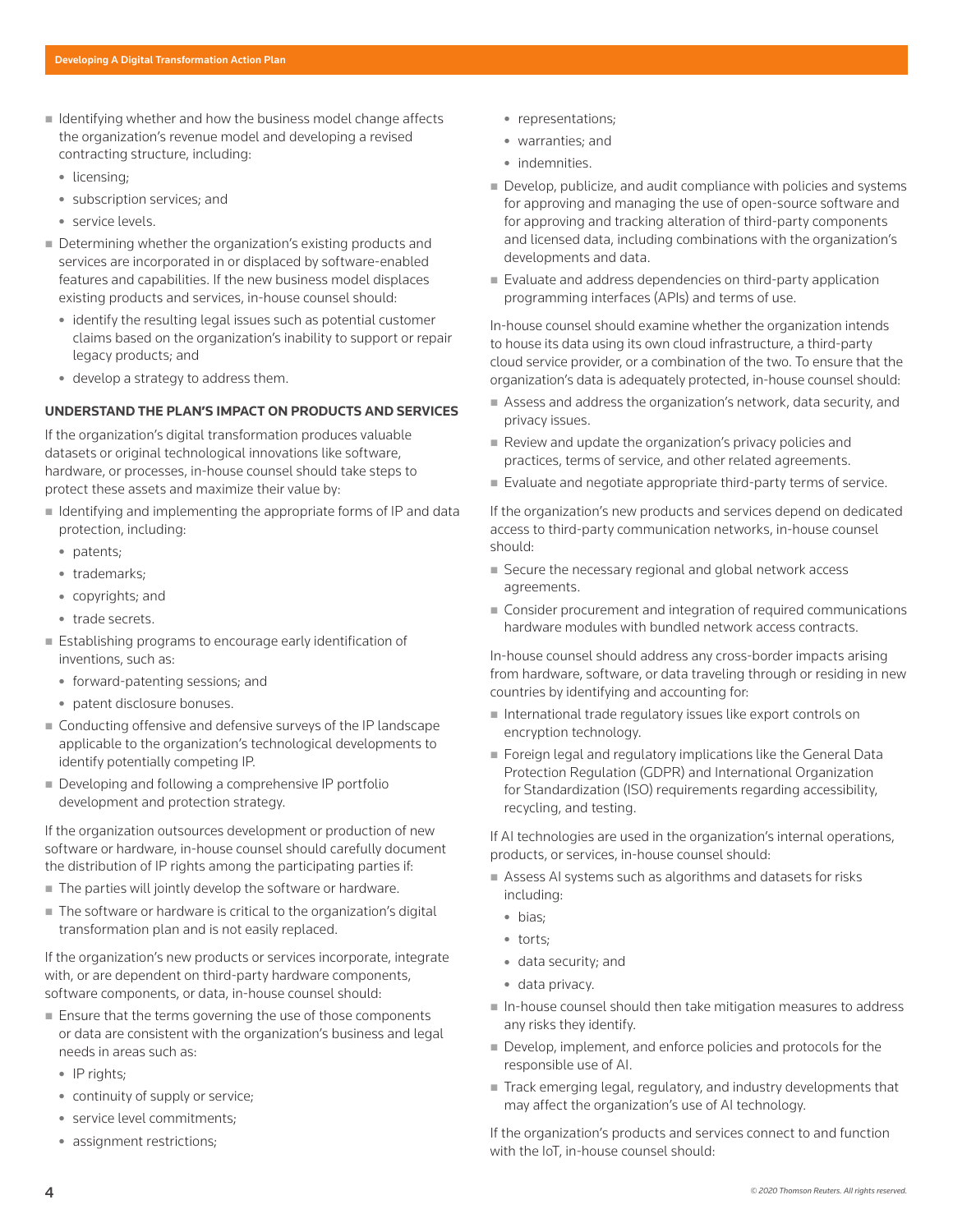- Evaluate and address the associated impacts on data:
	- strategy;
	- security; and
	- privacy.
- Consider and plan for the issues presented by the interaction among products, services, and components emanating from multiple sources, including:
	- licensing; and
	- liability.

#### **DETERMINE THE PLAN'S EFFECT ON MARKETING, SALES, AND FULFILLMENT**

The law department should determine whether and how the organization's digital transformation affects its marketing and sales strategies. If the organization uses channel partners to market and sell its products and services, in-house counsel should develop or revise the promotional materials and agreements the organization uses with its partners, joint marketers, and resellers to reflect applicable technology industry-oriented issues, including:

- $\blacksquare$  IP rights.
- **Licensing.**
- Representations.
- **Warranties.**
- $\blacksquare$  Indemnities.
- Data privacy.
- Data security.

Regardless of whether the organization delivers its products and services using its own resources or the resources of a third party, in-house counsel should also examine and plan to address the consequences of adding new modes of delivery like drones, autonomous vehicles, or robots, including:

- Regulatory approvals and compliance.
- Safety.
- **Liability.**
- Privacy.
- Procurement.

#### **IDENTIFY THE PLAN'S RISKS**

In-house counsel must identify and address any new risks that emerge from the organization's digital transformation, including:

- **Cyber-security.** In-house counsel should conduct a riskassessment to determine whether the digital transformation creates new or different cyber-security risks and develop and implement mitigation strategies, including:
	- incorporating provisions in the organization's contracts with its suppliers that require them to implement appropriate levels of cyber-security; and
	- recommending that the organization obtain cyber-risk insurance.
- Products liability. In-house counsel should determine whether the digital transformation exposes the organization to new or different product liability risks such as:
- risk of bias or error from increased reliance on AI;
- tort risk associated with autonomous transportation or delivery; and
- risk allocation within a multivendor IoT system.
- In-house counsel should then develop and implement safeguards to protect the organization from these risks by:
	- working with the organization's product development and engineering departments and other internal stakeholders to identify and eliminate potential bias issues;
	- revising the organization's sales and service agreements and terms and conditions of sale and service to include warranty disclaimers and limited indemnities; and
	- recommending that the organization purchase products liability insurance.

For more information about risk-management for in-house counsel, see Practice Note, Aligning In-House Counsel with Company Risk Tolerance (W-023-5076).

#### **ACCOUNT FOR THE PLAN'S IMPACT ON THE ORGANIZATION'S INTERNAL OPERATIONS**

The organization's digital transformation action may have impacts across the organization's internal operations, departments, and personnel. In-house counsel must identify and plan for those impacts to ensure that they do not adversely affect the success of the organization's digital transformation.

#### **Labor and Employment**

In-house counsel specializing in labor and employment issues should determine whether the organization's employment agreements, policies, and practices are suitable for its new business model, direction, and staffing needs. If the organization needs employees with specialized technical skills, in-house counsel should:

- Assess the adequacy of the existing template employment agreements related to the assignment of technical developments.
- Consider the relevance and desirability of customary technology industry restricted covenants such as:
	- non-competition; and
	- non-solicitation.
- For more information on employment-related covenants, see Restrictive Covenants Toolkit (4-523-8981).
- Revise the template employment agreements appropriately. However, in-house counsel should be mindful of state law variations, such as restrictions on non-competition clauses in California and elsewhere, when revising those agreements.
- Research and advise the organization on new and different compensation models that it may need to implement to attract qualified employees, such as stock options and restricted stock units. If the organization adopts an equity incentive plan, in-house counsel should provide guidance on issues related to:
	- corporate law;
	- securities law; and
	- board operations.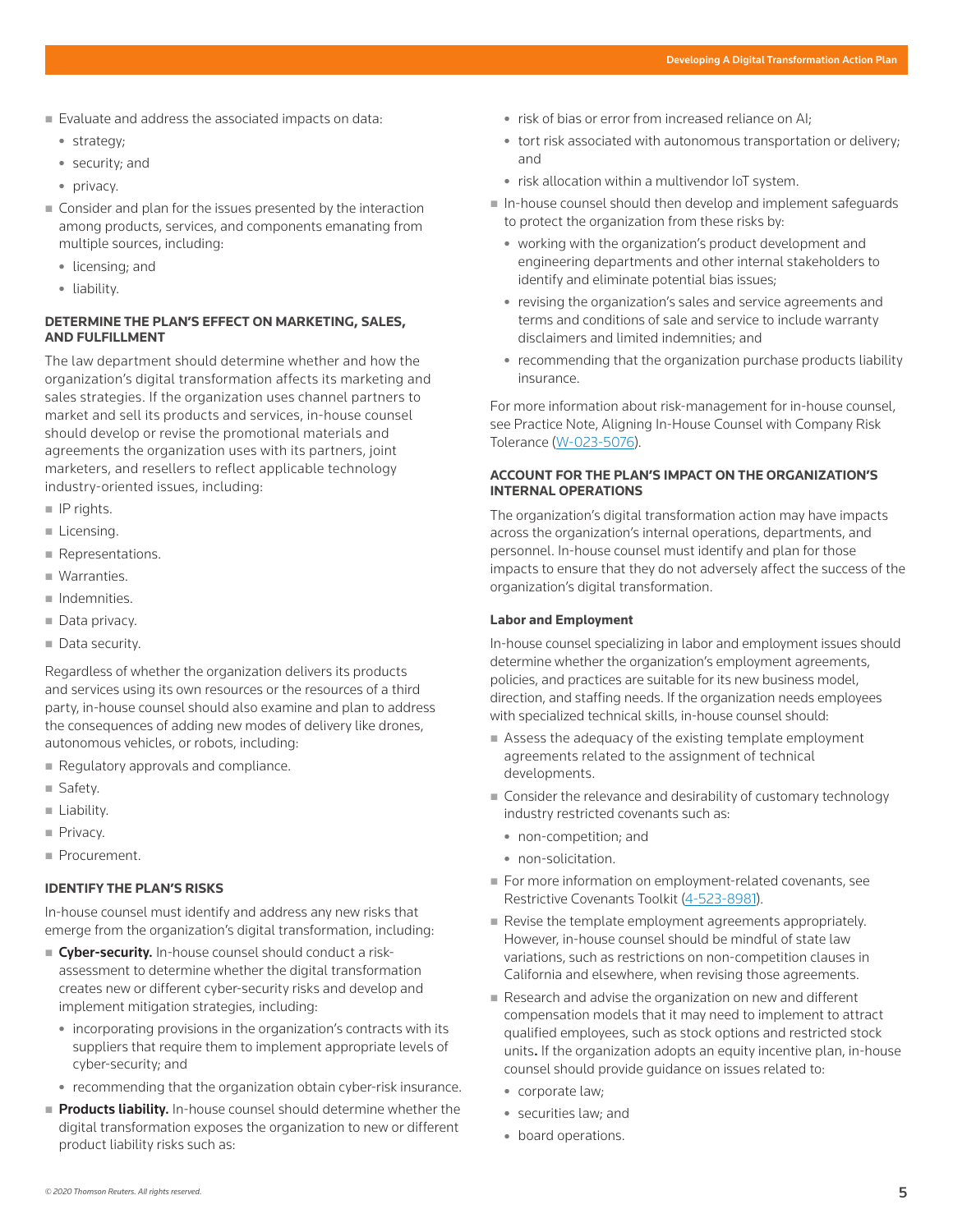The organization's digital transformation may result in layoffs arising from:

- The reconfiguration of the organization's workforce.
- The addition of new capabilities.
- The relocation of operations.
- The incorporation of new technologies such as AI and robots.

In-house counsel should identify and plan for these layoffs and other labor and employment issues including:

- Notification obligations arising under the Worker Adjustment and Retraining Notification Act (WARN Act) and state law equivalents.
- **Compliance with federal and state anti-discrimination laws.**

For more information on employee terminations, see Reductions in Force Toolkit (1-506-7103).

If the organization intends to use independent contractors, affiliates, or non-traditional third-party participants to operate the new business model, in-house counsel should:

- Identify, analyze, and address "gig economy" labor issues such as the risk of employee misclassification litigation.
- Assess and manage the liability risk of third-party conduct.
- Draft program agreements that align with the organization's view of its roles and responsibilities in the new model.

For more information on independent contractor classification issues, see Practice Note, Independent Contractor Classification (4-503-3970).

#### **Corporate, Tax, and Accounting**

The organization's digital transformation action plan may introduce new ways of funding, structuring, and conducting the organization's operations that in-house counsel must be prepared support. For example, if the organization:

- $\blacksquare$  Intends to raise funds to pay for its digital transformation efforts, in-house counsel must advise on equity or debt financing.
- Participates in joint or hybrid business structures, in-house counsel may need to provide legal advice on structures such as publicprivate partnerships and joint ventures.
- **Licenses its IP or software-enabled services to generate revenue,** in-house counsel should consider:
	- establishing a domestic or international IP holding company;
	- adopting a tax-efficient international corporate structure;
	- implementing appropriate revenue accounting policies;
	- making the necessary changes to the organization's customer contracts; and
	- revising the organization's Securities and Exchange Commission reporting protocols.
- Purchases emerging technology assets or entities to develop the organization's ecosystem or acquire IP, personnel, or customers, in-house counsel must manage the associated domain-specific norms and issues.
- $\blacksquare$  Issues or participates in the exchange of digital tokens in connection with the new business model, in-house counsel should identify and

evaluate securities law, money transfer, and other issues associated with digital tokens.

#### **Data Strategy, Security, and Privacy**

The organization's digital transformation action plan may expose the organization to increased amounts and types of data. If the organization intends to collect, use, share, or monetize its data, in-house counsel should be prepared to provide the necessary legal support, including:

- $\blacksquare$  Identifying and mapping data:
	- types;
	- sources;
	- collection methods:
	- storage;
	- aggregation;
	- manipulation; and
	- <sup>z</sup> uses.
- Conducting initial and ongoing technical audits and stress tests of the organization's information technology (IT) systems to validate the organization's understanding of its data types and flows and to ensure system integrity.
- Developing comprehensive and globally compliant strategies, policies, and programs regarding data:
	- collection;
	- governance;
	- security;
	- privacy;
	- use;
	- monetization; and
	- breaches.
- Advising the organization on its uses of data gathered through emerging technologies such as:
	- facial recognition;
	- biometrics; and
	- location tracking.

For more information on data strategy, security and privacy, see Privacy and Data Security Toolkit (8-500-3810).

#### **Legal**

The law department must be prepared to update its operations in response to the digital transformation action plan by:

- Expanding the law department's knowledge management (KM) capabilities by:
	- ensuring that in-house counsel have access to relevant and current information to provide the legal support required by developments in the organization's operations; and
	- providing in-house counsel with relevant continuing legal education (CLE) training by outside law firms and other third parties.